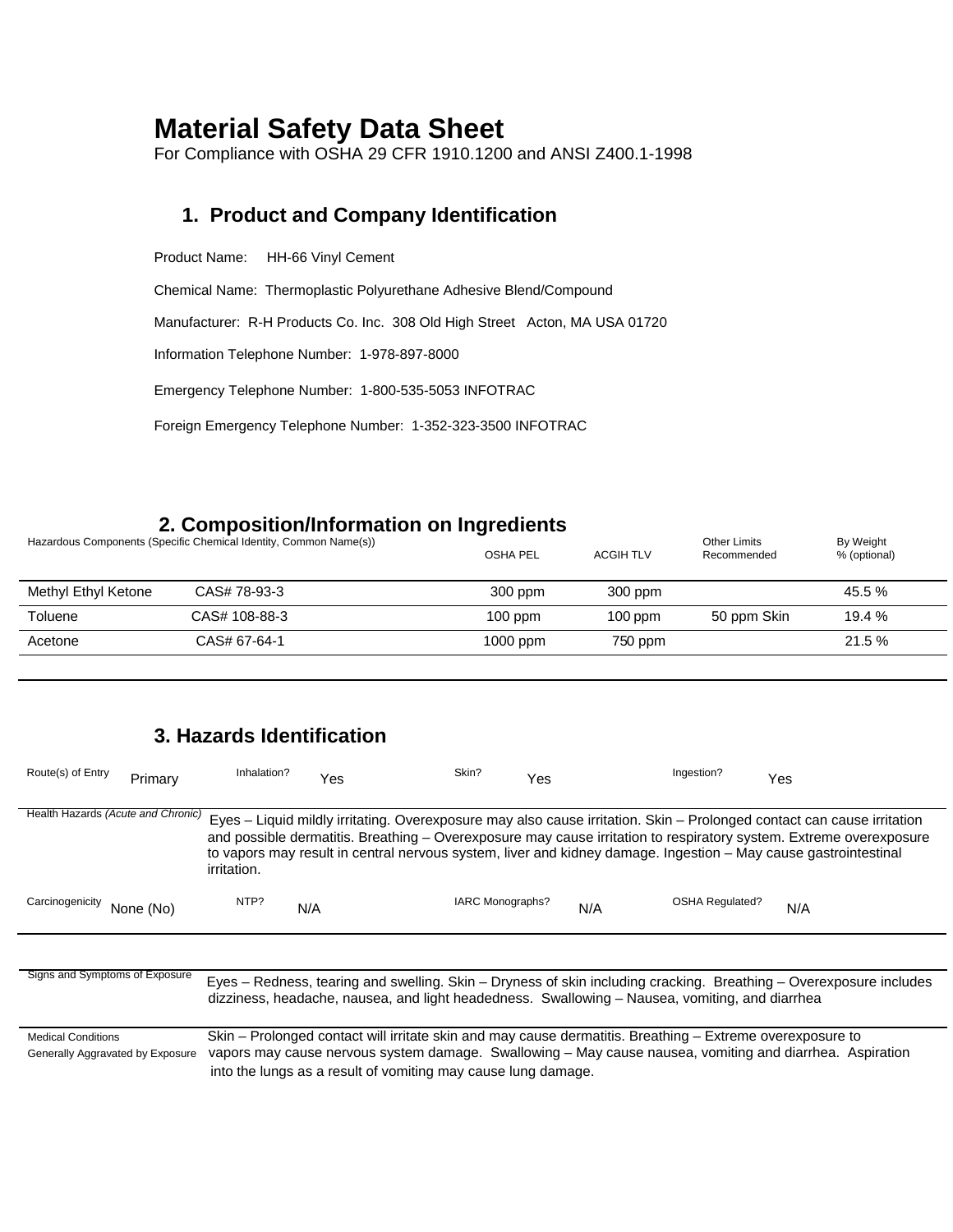#### **4. First Aid Measures**

Emergency and First Aid Procedures Eye contact – Flush immediately with water. Call a physician. Skin contact – Wash area with soap and water. Breathing – Move affected person to fresh air at once. Restore breathing. Call a physician if difficulties persist. If swallowed – DO NOT INDUCE VOMITING. Call a physician. Give water to victim. If vomiting occurs, prevent aspiration into lungs by lowering head between knees.

### **5. Fire Fighting Measures**

| Flash Point (Method Used)        | -5.5C (22F) ASTM D-56 9/21/2008                                                                                       | <b>Flammable Limits</b> | LEL<br>1% | UEL<br>12% |
|----------------------------------|-----------------------------------------------------------------------------------------------------------------------|-------------------------|-----------|------------|
| Extinguishing Media              | FOAM, DRY CHEMICAL, CO <sub>2</sub>                                                                                   |                         |           |            |
| Special Fire Fighting Procedures | Fire Fighters should be equipped with self-contained breathing apparatus when fighting fires involving this material. |                         |           |            |

Unusual Fire and Explosion Hazards Extremely Flammable. Overheated, closed container near a fire could explode due to pressure buildup.

#### **6. Accidental Release Measures**

Steps to Be Taken in Case Material Is Released or Spilled Extinguish all sources of ignition in area. Collect spilled material and place in a closed container for disposal or salvage.

## **7. Handling and Storage**

Precautions to Be Taken in Handling and Storing Keep away from heat; open flames and sparks. Use and store with adequate ventilation to prevent vapor buildup. Vapors released by product can easily ignite.

 Other Precautions Avoid contact with skin and eyes. Avoid prolonged breathing of vapors. Keep container closed when not in use. KEEP OUT OF REACH OF CHILDREN

#### **8. Exposure Control/Personal Protection**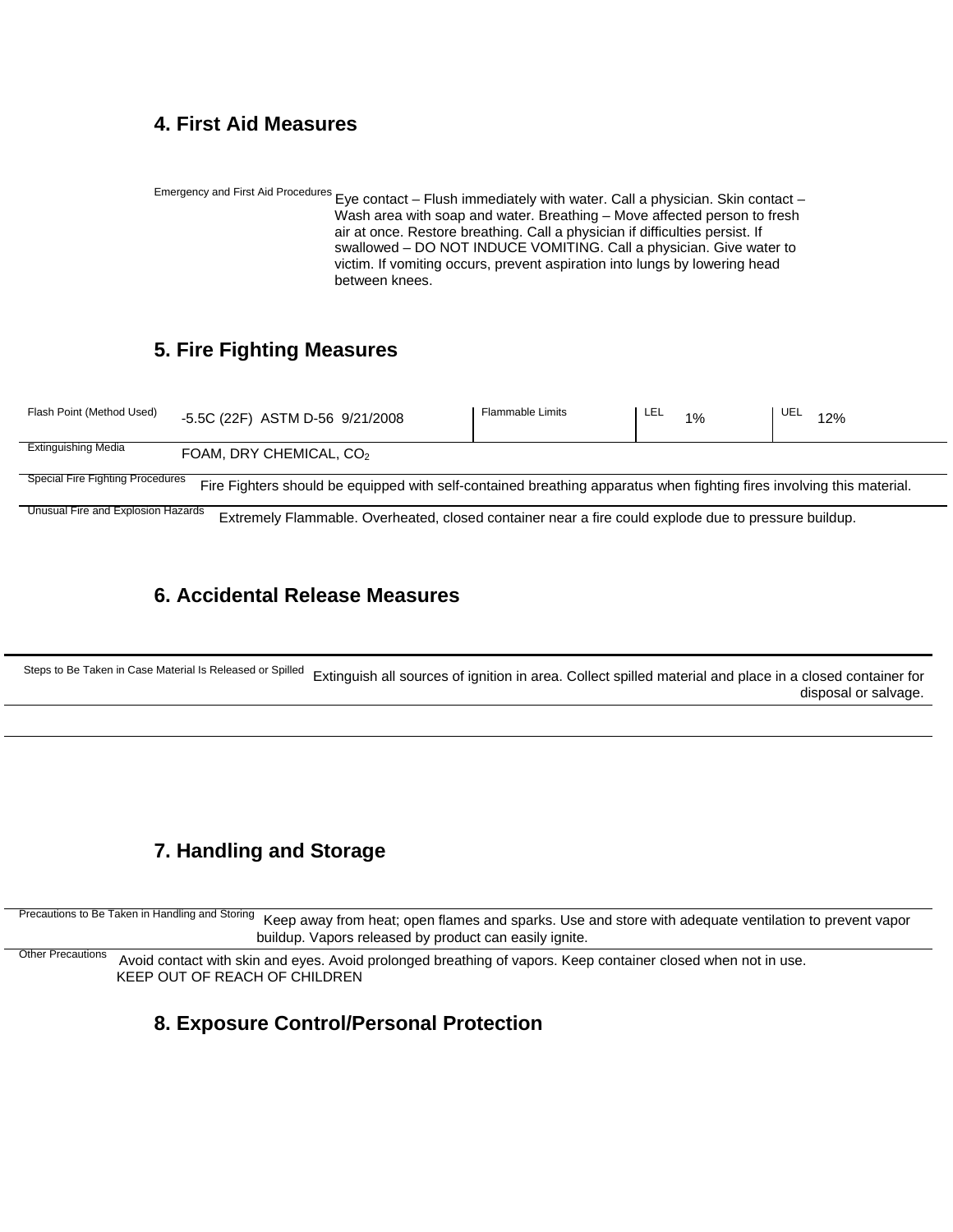|                          | Respiratory Protection (Specify Type)                                                                  | If exposure exceeds occupational exposure limits use a NIOSH approved respirator to prevent overexposure. Per |
|--------------------------|--------------------------------------------------------------------------------------------------------|---------------------------------------------------------------------------------------------------------------|
|                          | 29 CFR 1910.134 CCROV or SA types recommended.                                                         |                                                                                                               |
| Ventilation              | Local Exhaust<br>Should be used to maintain exposure below<br>TLV(s)                                   | Special<br>Explosion proof ventilation maybe required to control vapor<br>concentrations.                     |
|                          | Mechanical (General)<br>Should be used to maintain exposure<br>below TLV(s)                            | Other<br>N/D                                                                                                  |
| <b>Protective Gloves</b> | Impervious gloves; (for Solvent)                                                                       | Eye Protection Chemical goggles or safety glasses                                                             |
|                          | Other Protective Clothing or Equipment<br>Work apron to avoid contact with personal clothing and skin. |                                                                                                               |
| Work/Hygienic Practices  | Keep area clean. Wash hands thoroughly after working with product.                                     |                                                                                                               |

## **9. Physical and Chemical Properties**

| <b>Boiling Point</b><br>Acetone (Component)                                                                                                                                                                                                                                                                        | $132^{\circ}$ F | Specific Gravity ( $H_2$ 0 = 1)      | Approx. .88 |
|--------------------------------------------------------------------------------------------------------------------------------------------------------------------------------------------------------------------------------------------------------------------------------------------------------------------|-----------------|--------------------------------------|-------------|
| $\sqrt{2}$ $\sqrt{2}$ $\sqrt{2}$ $\sqrt{2}$ $\sqrt{2}$ $\sqrt{2}$ $\sqrt{2}$ $\sqrt{2}$ $\sqrt{2}$ $\sqrt{2}$ $\sqrt{2}$ $\sqrt{2}$ $\sqrt{2}$ $\sqrt{2}$ $\sqrt{2}$ $\sqrt{2}$ $\sqrt{2}$ $\sqrt{2}$ $\sqrt{2}$ $\sqrt{2}$ $\sqrt{2}$ $\sqrt{2}$ $\sqrt{2}$ $\sqrt{2}$ $\sqrt{2}$ $\sqrt{2}$ $\sqrt{2}$ $\sqrt{2$ | Not established | Melting Point                        | N/D         |
| Vapor Density $(AIR = 1)$                                                                                                                                                                                                                                                                                          | Heavier         | Evaporation Rate (Butyl Acetate = 1) | Slower      |
| Solubility in Water<br>Innalubla in water                                                                                                                                                                                                                                                                          |                 |                                      |             |

Insoluble in water

Ξ

Appearance and Odor Normal Physical State: Clear Liquid with Strong Aromatic Odor/sharp mint like fragrance

## **10. Stability and Reactivity**

| Stability                            | Unstable                |   | <b>Conditions to Avoid</b> |
|--------------------------------------|-------------------------|---|----------------------------|
|                                      | Stable                  | X | N/A                        |
| Incompatibility (Materials to Avoid) | <b>Oxidizing Agents</b> |   |                            |

Hazardous Decomposition or Byproducts CO<sub>2</sub> and CO when subjected to flames or excessive heat

| Hazardous<br>Polymerization | May Occur      |                           | Conditions to Avoid |
|-----------------------------|----------------|---------------------------|---------------------|
|                             | Will Not Occur | $\checkmark$<br>$\lambda$ | N/A                 |

## **11. Toxicological Information**

Route(s) of Entry: Skin contact, inhalation, eye contact and ingestion. Irritant. No other data.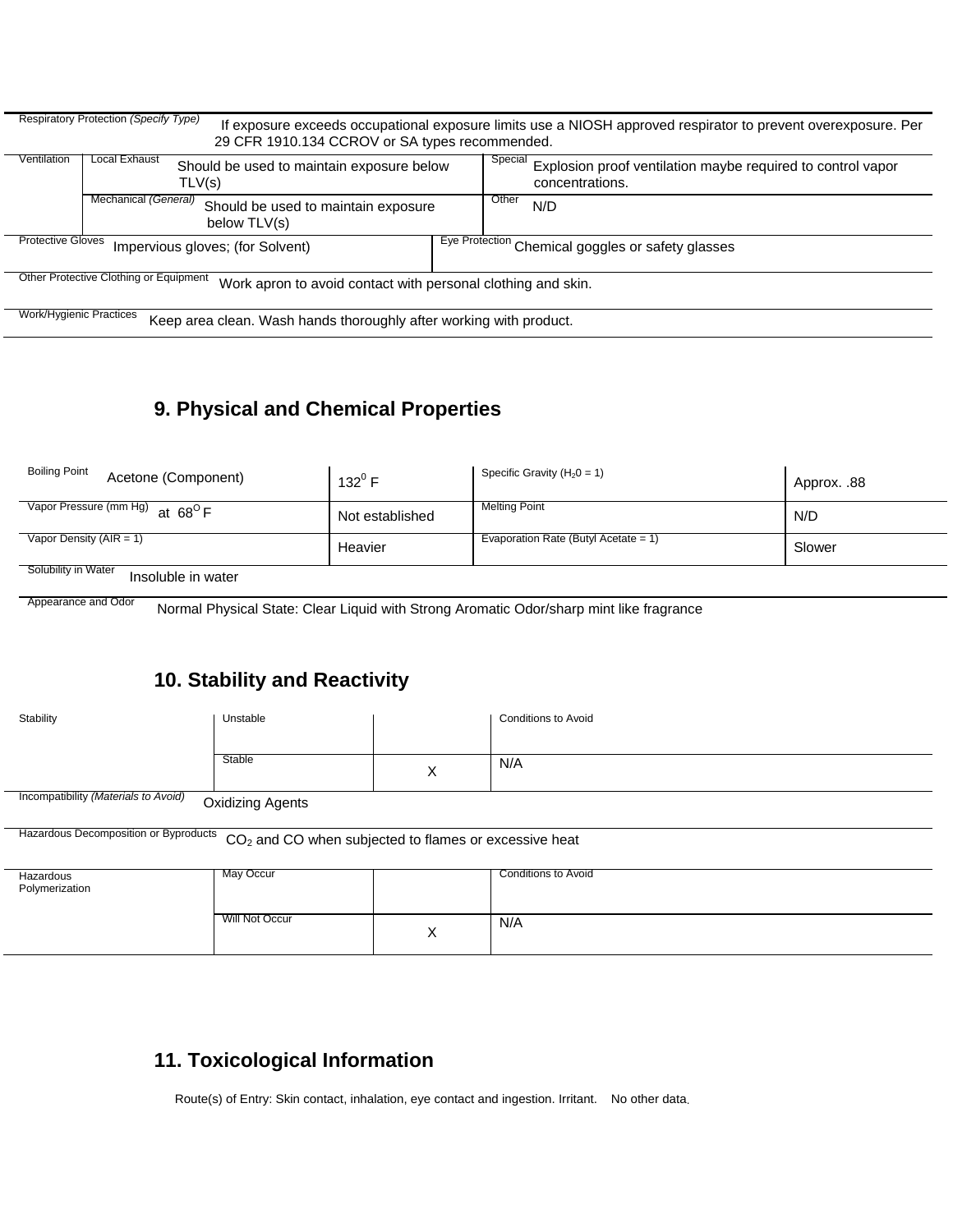#### **12. Ecological Information**

#### **No data available**

#### **13. Disposal Considerations**

|  | Waste Disposal Method | Dispose in accordance with local and current U.S. E.P.A. regulations. |
|--|-----------------------|-----------------------------------------------------------------------|
|--|-----------------------|-----------------------------------------------------------------------|

U.S. E.P.A. Hazardous Waste Number: D001 (Ignitable) (MEK -1/91 D:035)

## **14. Transport Information**  DOT Info: UN1133 ADHESIVES 3 PGII

### UN1133 ADHESIVES 3 PGII LTD.QTY. (1.3gal)

## ( HH-66 Vinyl Cement/Adhesive NOI Ltd.Qty. ) description used when shipped by ground freight on bill of lading

IMO Information: see US DOT above.

ERG #128

No Hazardous Material bill of lading with Proper Shipping Name or ID Number marking is required when packaging is marked with a surface LQ label and is transported by ground mode.

Limited Quantity packaging –per section 172.102 sub 149, inner packaging 5 liter / 1.3 gal ; under 66 lbs gross.

Limited Quantity frees shippers from 24 hr. emergency contact regulations.

## **15. Regulatory Information**

#### **Federal and State and Other regulations:**

Toluene and Methyl Ethyl Ketone are subject to the reporting requirements of section 313 of SARA Title III **California Prop. 65:** WARNING! This product contains Toluene, a chemical known to the state of California to cause birth defects or other reproductive harm.

TASCA 8(b) inventory: all components are listed.

Components only are listed under various state RTK and reporting lists.